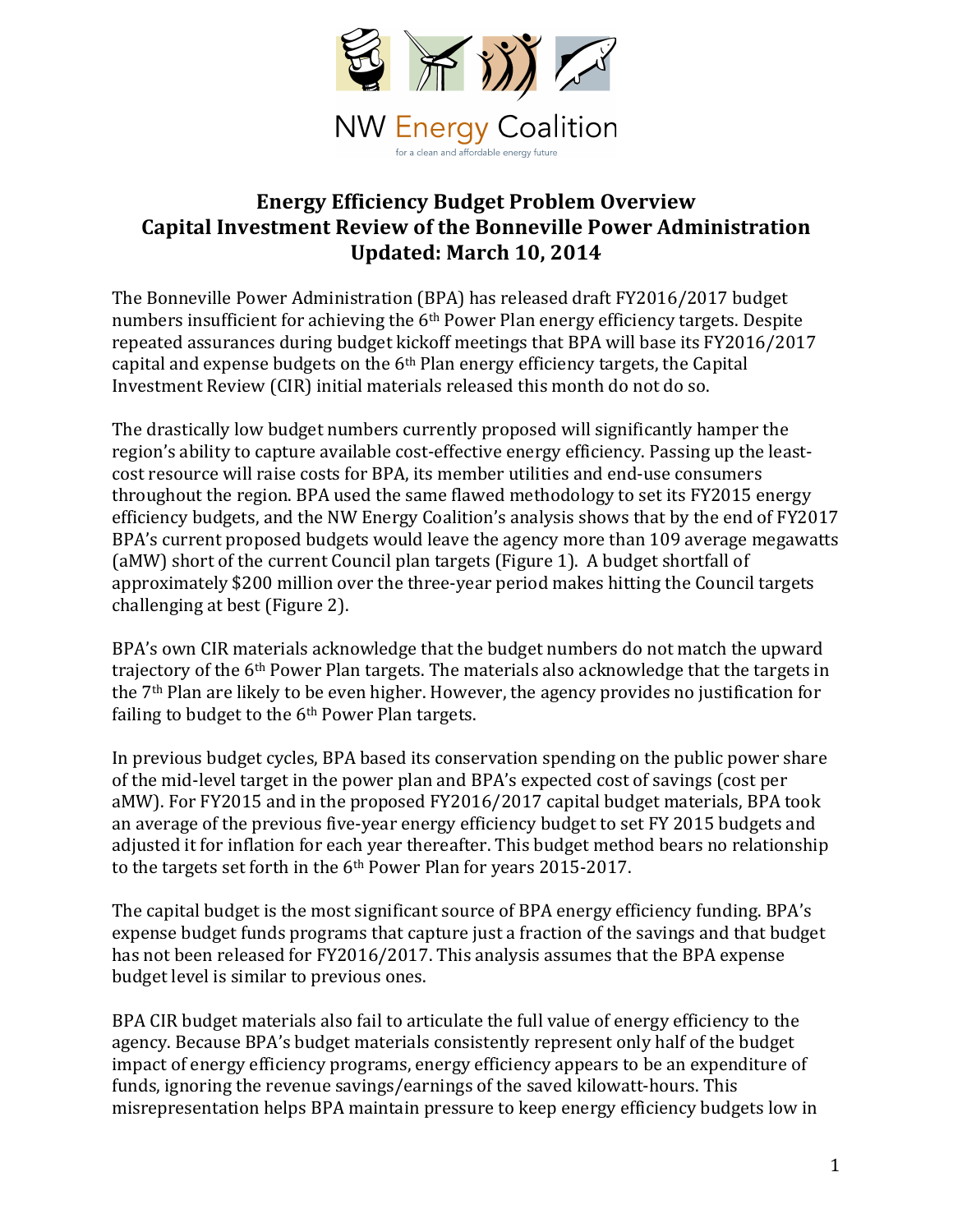an environment of increasing costs for other elements of the BPA budget (transmission, infrastructure, etc.).

*Bottom line:* BPA's failure to use the 6<sup>th</sup> Power Plan conservation targets is resulting in budget levels far too low to capture available cost-effective energy efficiency or to avoid significant risk that BPA will fail to meet the power plan targets for the 2015-2019 period.

The graphs below illustrate just how far off the proposed budget numbers are from the 6<sup>th</sup> Power Plan's energy efficiency targets.



Figure 1. BPA estimated savings and BPA portion of  $6<sup>th</sup>$  Plan targets



Figure 2. BPA proposed budget and projected budgetary requirements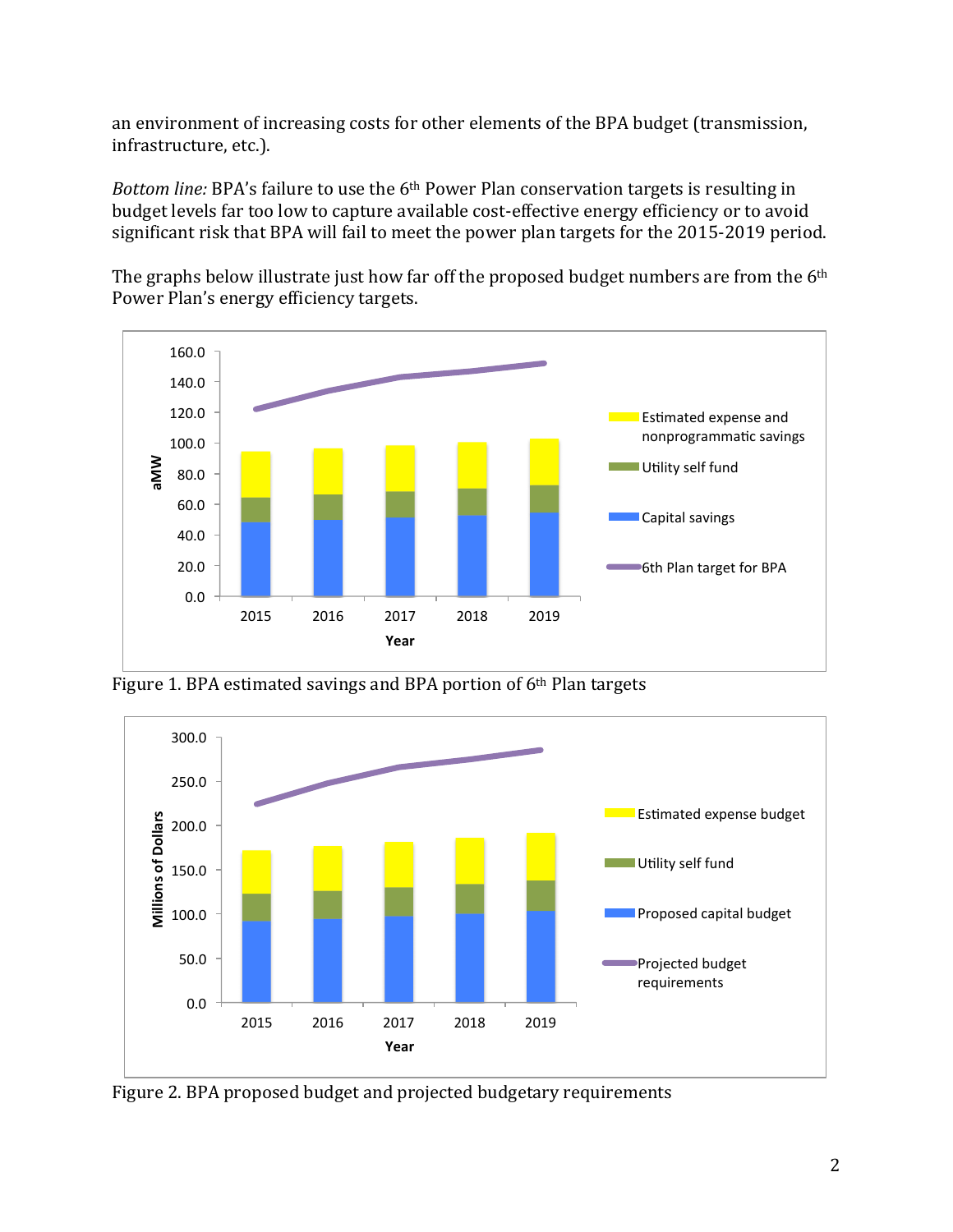#### **Explanation of calculations**

The estimate of BPA's share of the  $6<sup>th</sup>$  Plan target is based on 42% of the mid-level regional energy efficiency target contained in the Plan. The projected budgetary requirements are based on a cost of \$1.9 million per average megawatt, as utilized in BPA's recent calculations for its updated energy efficiency action plan.

Because BPA has not provided information about its expense budget, expected cost of savings, or nonprogrammatic savings expectations for FY2016/2017, the calculations assume that savings attributed to BPA's expense budget and nonprogrammatic savings remain consistent with numbers over the last few years. BPA energy efficiency staff have reviewed the calculation methodology and confirmed its accuracy.

BPA budgets for conservation savings in its expense and capital budgets. The capital portion of the budget funds the majority of the savings, with 70% coming from the EEI budget that funds utility conservation incentives for approved measures and customer projects and 30% coming from BPA-managed programs such as regional programs (e.g., Energy Smart Grocer) and direct-serve programs.

The expense budget funds market transformation and a few other small programs. Over the past five years, annual savings from this budget category have typically been in the  $10$ -15 aMW range. These calculations assume a continued yearly savings of 15 aMW.

BPA also factors nonprogrammatic savings achieved through codes and standards into the total savings calculation, typically attributing 13-15 aMW per year to this category. No budget is associated with these savings because BPA does not pay incentives for these savings. These calculations assume a continued yearly savings of 15 aMW.

Finally, utilities are expected to self-fund 25% of the total programmatic savings.

Estimating the total savings based on the current capital budgets requires us to make assumptions for the expense budget and nonprogrammatic savings. This paper assumes that the expense budget and nonprogrammatic savings remain consistent with historical levels. We calculate utility self-funding using the capital budget number, consistent with BPA historical methodology.

**Total estimated savings** = capital budget savings +  $25\%$  utility self-funded savings + expense budget savings (estimated)+ nonprogrammatic savings (estimated)

#### RELEVANT BACKGROUND INFORMATION

### **BPA legal requirements**